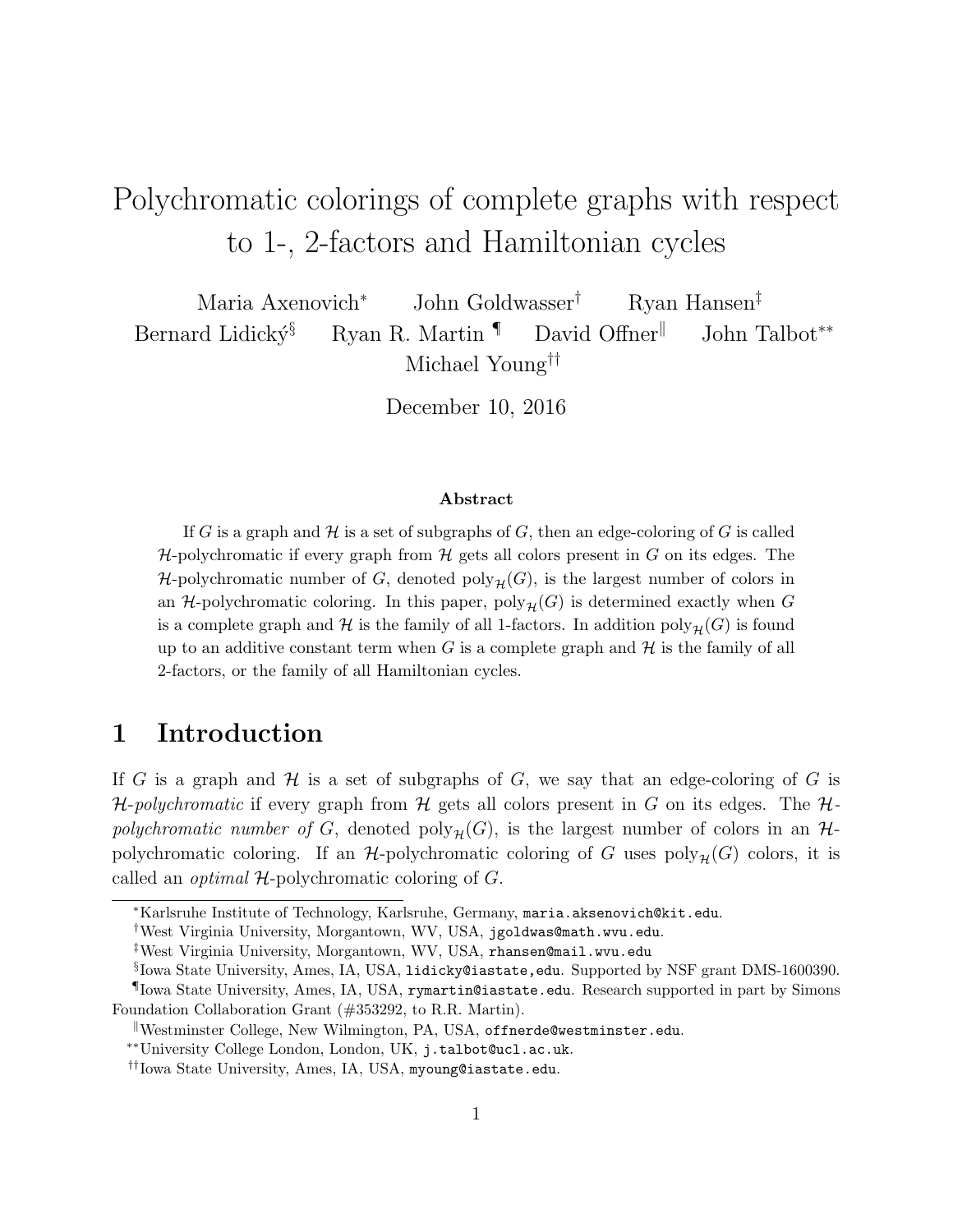#### 1.1 Background

Let  $Q_n$  denote the hypercube of dimension n. Let  $G = Q_n$  and H be the family of all subgraphs of G isomorphic to  $Q_d$ . If d is fixed and n is large, then Alon, Krech, and Szabó [\[3\]](#page-13-0) showed that  $\frac{(d+1)^2}{4}$  $\left[\frac{+1}{4}\right] \leq \text{poly}_{\mathcal{H}}(Q_n) \leq \binom{d+1}{2}$  $\binom{+1}{2}$ . Offner [\[11\]](#page-14-0) proved that the lower bound is tight for all sufficiently large values of n. Bialostocki [\[4\]](#page-13-1) treated the special case when  $d = 2$  and  $n \geq 2$ . Goldwasser *et al.* [\[9\]](#page-14-1) considered the case where H is the family of all subgraphs of  $Q_n$  isomorphic to a  $Q_d$  minus an edge or a  $Q_d$  minus a vertex.

If T is a tree and H is the set of all paths of length at least r, then  $\text{poly}_{\mathcal{H}}(T) = \lceil r/2 \rceil$ , as was shown by Bollobás *et al.* [\[5\]](#page-14-2). When  $G = K_n$  and  $H$  is the set of all r-vertex cliques, poly<sub>H</sub>(G) was considered by Erdős and Gyárfás [\[6,](#page-14-3) [10\]](#page-14-4) with the respective colorings called balanced. When G is an arbitrary multigraph of minimum degree  $d$ , and  $\mathcal H$  is the set of all stars with center v and leaves  $N(v)$ ,  $v \in V(G)$ , then it was shown by Alon *et al.* [\[2\]](#page-13-2), that  $poly_{\mathcal{H}}(G) \geq \lfloor (3d + 1)/4 \rfloor$ . Goddard and Henning [\[7\]](#page-14-5) considered vertex-colorings of graphs such that each open neighborhood contains a vertex of every color used in G.

Polychromatic colorings were also investigated for vertex-colored hypergraphs. These colorings are essential tools in studying covering problems which are of fundamental importance in general graph and hypergraph settings, especially in geometric hypergraphs, and they exhibit connections to VC-dimension, see [\[1,](#page-13-3) [2,](#page-13-2) [5,](#page-14-2) [12\]](#page-14-6).

#### 1.2 Main Results

In this paper, we consider the case where G is a complete graph and  $\mathcal H$  is a family of spanning subgraphs. Let  $F_1 = F_1(n)$  be the family of all 1-factors of  $K_n$ ,  $F_2 = F_2(n)$  be the family of all 2-factors of  $K_n$  and  $HC = HC(n)$  be the family of all Hamiltonian cycles of  $K_n$ . Our main results are as follows:

<span id="page-1-1"></span>**Theorem 1.** If n is an even positive integer, then  $\text{poly}_{F_1}(K_n) = \lfloor \log_2 n \rfloor$ .

<span id="page-1-0"></span>**Theorem 2.** There exists a constant c such that  $\lfloor \log_2 2(n + 1) \rfloor \le \text{poly}_{F_2}(K_n) \le \text{poly}_{HC}(K_n) \le$  $\lfloor \log_2 n \rfloor + c$ . Moreover,  $\left| \log_2 \frac{8(n-1)}{3} \right|$  $\left|\frac{n-1}{3}\right| \leq \text{poly}_{\text{HC}}(K_n).$ 

It is claimed in a follow-up paper [\[8\]](#page-14-7), that in fact  $\text{poly}_{F_2}(K_n) = \lfloor \log_2 2(n+1) \rfloor$  and  $\operatorname{poly}_{\operatorname{HC}}(K_n) = \left| \log_2 \frac{8(n-1)}{3} \right|$  $\frac{1}{3}$  for  $n \geq 3$ . However, the arguments there include more case analysis and greater detail than what is required for the small additive constant given in Theorem [2.](#page-1-0)

The paper is structured as follows. We start with basic definitions in Section [2.](#page-2-0) In Section [3,](#page-2-1) we give constructions of polychromatic colorings, which provide the lower bounds for Theorems [1](#page-1-1) and [2.](#page-1-0) In Section [4,](#page-5-0) we prove Theorem [1.](#page-1-1) Section [5](#page-6-0) contains the proof of Theorem [2.](#page-1-0)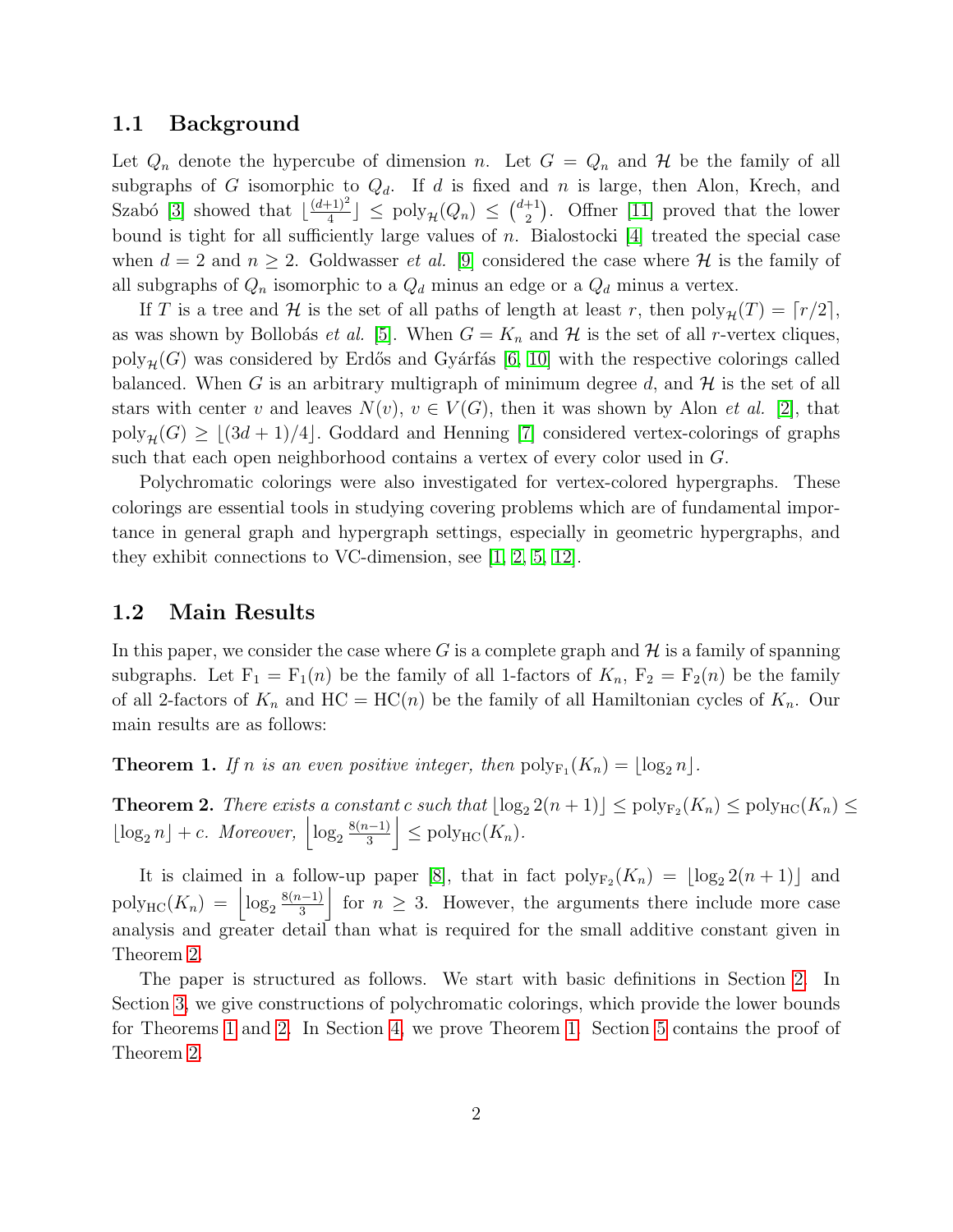# <span id="page-2-0"></span>2 Definitions

Let the vertices of  $K_n$  be denoted by  $v_1, v_2, \ldots, v_n$ . An edge-coloring  $\varphi$  is ordered at  $v_i$  for  $i \in [n]$  if there exists a color a, called the main color at  $v_i$ , such that  $\varphi(v_i v_j) = a$  for all  $j \in \{i+1,\ldots,n\}$ . Notice that  $v_{n-1}$  and  $v_n$  are ordered with respect to any coloring. We define the main color of  $v_n$  to be the same as for  $v_{n-1}$ . A vertex  $v_i$  is *unitary* if there are colors  $a \neq b$  such that  $v_i$  is incident with  $n-2$  edges colored a and one edge  $v_i v_j$  colored b, where  $v_j$  is unitary with  $n-2$  incident edges colored b. For  $v_i$  unitary, we also call a the main color.

An edge-coloring is *ordered* if all vertices are ordered with respect to some ordering of vertices. See Figure [1](#page-3-0) for an example of an ordered coloring. We call an edge-coloring combed if each vertex is either ordered or unitary. It is not difficult to show that if there is at least one unitary vertex in a combed coloring then either the first three vertices (and no others) are unitary with different main colors, as in Figure [2,](#page-4-0) or the first four vertices (and no others) are unitary with two of them with one main color, and two with another.

Let  $\varphi$  be an ordered or combed coloring. The *inherited coloring* is the vertex-coloring  $\varphi'$ obtained by coloring each vertex with its main color. Its *inherited color class*  $M_i$  of color i is the set of all vertices v with  $\varphi'(v) = i$ . Let  $M_t(j) = M_t \cap \{v_1, v_2, \ldots, v_j\}$ . In this paper, we shall always think of the ordered vertices as arranged on a horizontal line with  $v_i$  to the left of  $v_j$  if  $i < j$ . We say that an edge  $v_i v_j$ ,  $i < j$ , goes from  $v_i$  to the right and from  $v_j$  to the left. If  $\varphi$  is an edge-coloring of a graph G, the maximum monochromatic degree of G is the largest integer d such that some vertex of  $G$  is incident to d edges of the same color. We say such a vertex is a *max-vertex*. If X is a subset of  $V(K_n)$ , we say that the edge-coloring  $\varphi$  of  $K_n$  is

- X-constant if for any  $v \in X$ ,  $\varphi(vu) = \varphi(vw)$  for all  $u, w \in V \setminus X$ ,
- X-ordered if there is an ordering of the vertices such that  $X = \{v_1, \ldots, v_m\}$  for some integer m and  $\varphi$  is ordered on vertices in X.

Notice if a coloring  $\varphi$  is X-ordered, it is also X-constant.

# <span id="page-2-1"></span>3 Constructions of Polychromatic Colorings

We construct three edge-colorings of  $K_n$ , and show that they are polychromatic for  $F_1$ ,  $F_2$ , and HC, respectively.

## 3.1 F<sub>1</sub>-polychromatic Coloring  $\varphi_{\text{F}_1}$

Let  $n \geq 2$  be even, and let k be the largest positive integer such that  $2^k \leq n$ , i.e.,  $k = \log_2 n$ . Let  $\varphi'$  be a vertex-coloring of  $K_n$  with vertex set  $\{v_1, \ldots, v_n\}$  and colors  $1, \ldots, k$ , where for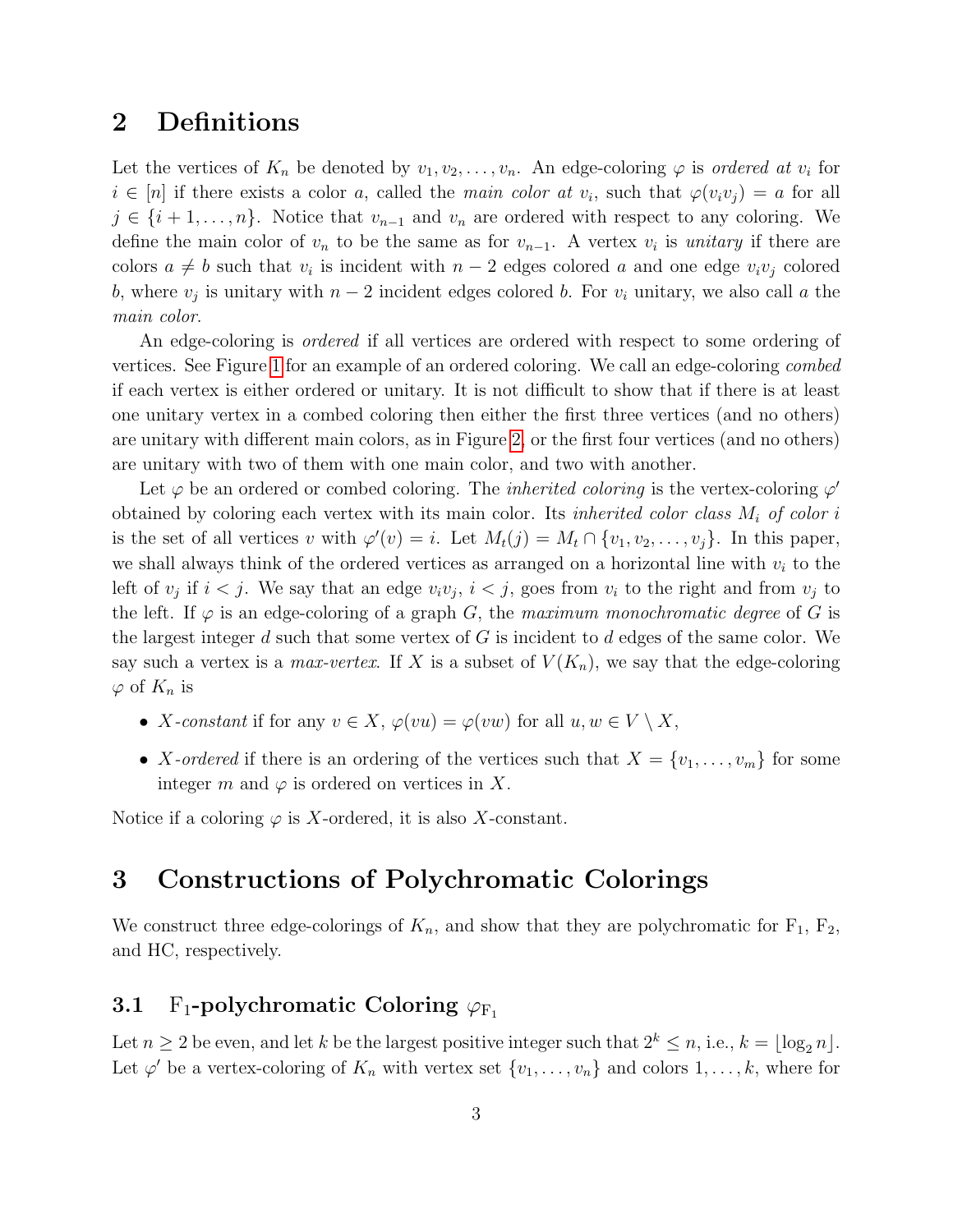

<span id="page-3-0"></span>Figure 1: F<sub>1</sub>-polychromatic coloring  $\varphi_{F_1}$ .

each  $i \in [k]$ ,  $M_i$  is the color class of color i. Moreover, for any  $1 \leq i < j \leq k$ , every vertex in  $M_i$  precedes every vertex in  $M_j$ , and  $|M_t| = 2^{t-1}$  for  $t = 1, ..., k-1$ . Hence the color classes  $1, 2, \ldots, k$  have sizes  $1, 2, 4, \ldots, 2^{k-2}, n-2^{k-1}+1$ , respectively. Let  $\varphi_{F_1}$  be the ordered coloring for which  $\varphi'$  is the inherited coloring.

Consider an arbitrary 1-factor F of  $K_n$  and  $t \in [k]$ . Consider the set  $F_t$  of all edges of F with at least one endpoint in  $M_t$ . Since  $|M_1| + \cdots + |M_i| = 2^i - 1$  and  $|M_k| =$  $n-|M_1|-\cdots-|M_{k-1}|\geq 2^k-2^{k-1}+1=2^{k-1}+1$ , we have  $\sum_{i\leq t}|M_i|<|M_t|$  for any  $t\in[k]$ . Thus at least one edge of  $F_t$  joins a vertex from  $M_t$  to a vertex to the right, so this edge is of color t. Therefore F has edges of each color. Hence  $\varphi_{F_1}$  is F<sub>1</sub>-polychromatic and it uses  $\log_2 n \cdot \text{colors.}$ 

### 3.2 F<sub>2</sub>-polychromatic Coloring  $\varphi_{F_2}$

Let k be the largest positive integer such that  $n \geq 2^{k-1}-1$ , i.e.,  $k = 1 + \lfloor \log_2(n+1) \rfloor$ . Let  $\varphi'$  be a vertex-coloring of  $K_n$  with vertex set  $\{v_1, \ldots, v_n\}$  and colors  $1, \ldots, k$ , where for each  $i \in [k]$ ,  $M_i$  is the color class of color i. Moreover, for any  $1 \leq i < j \leq k$ , every vertex in  $M_i$  precedes every vertex in  $M_j$ , and  $|M_t| = 2^{t-2}$  for  $t = 4, ..., k-1$ , and  $|M_1| = |M_2| = |M_3| = 1$ . Hence the color classes  $1, 2, ..., k - 1, k$  have sizes  $1, 1, 1, 4, 8, ..., 2^{k-3}, n - 2^{k-2} + 1$ , respectively. Let  $\varphi_{F_2}$  be obtained by taking the ordered coloring for which  $\varphi'$  is the inherited coloring and then recoloring the edge  $v_1v_3$  from color 1 to color 3. See Figure [2.](#page-4-0)

Observe that the inherited color classes  $M_1$ ,  $M_2$ , and  $M_3$  contain unitary vertices. Moreover,  $|M_1| + \cdots + |M_t| = 2^{t-1} - 1$  for  $3 \le t \le k - 1$ , and  $|M_k| = n - |M_1| - \cdots - |M_{k-1}| \ge$  $2^{k-1} - 1 - 2^{k-2} + 1 = 2^{k-2}$ . So,  $|M_t| > \sum_{i \le t} |M_i|$  for any  $t \ge 4$ . Consider an arbitrary 2-factor F of  $K_n$  and  $t \in [k]$ . For  $i \leq 3$ ,  $v_i$  is a unitary vertex with main color i, so F must have edges of colors 1, 2, and 3. For a color  $t \geq 4$ , consider the set  $F_t$  of edges of F with endpoints in  $M_t$ . Then  $F_t$  has an edge of color t unless  $F_t$  forms a bipartite graph  $G_t$  with one part  $M_t$  and another  $M'_t = \bigcup_{i=1}^{t-1} M_i$ . The degree of each vertex of  $G_t$  from  $M_t$  is two, and the degree of each vertex of  $G_t$  from  $M'_t$  is at most two. Thus  $|M'_t| \ge |M_t|$ , a contradiction. Thus,  $F_t$ , and therefore F, has at least one edge of color t. So,  $\varphi_{F_2}$  is F<sub>2</sub>-polychromatic and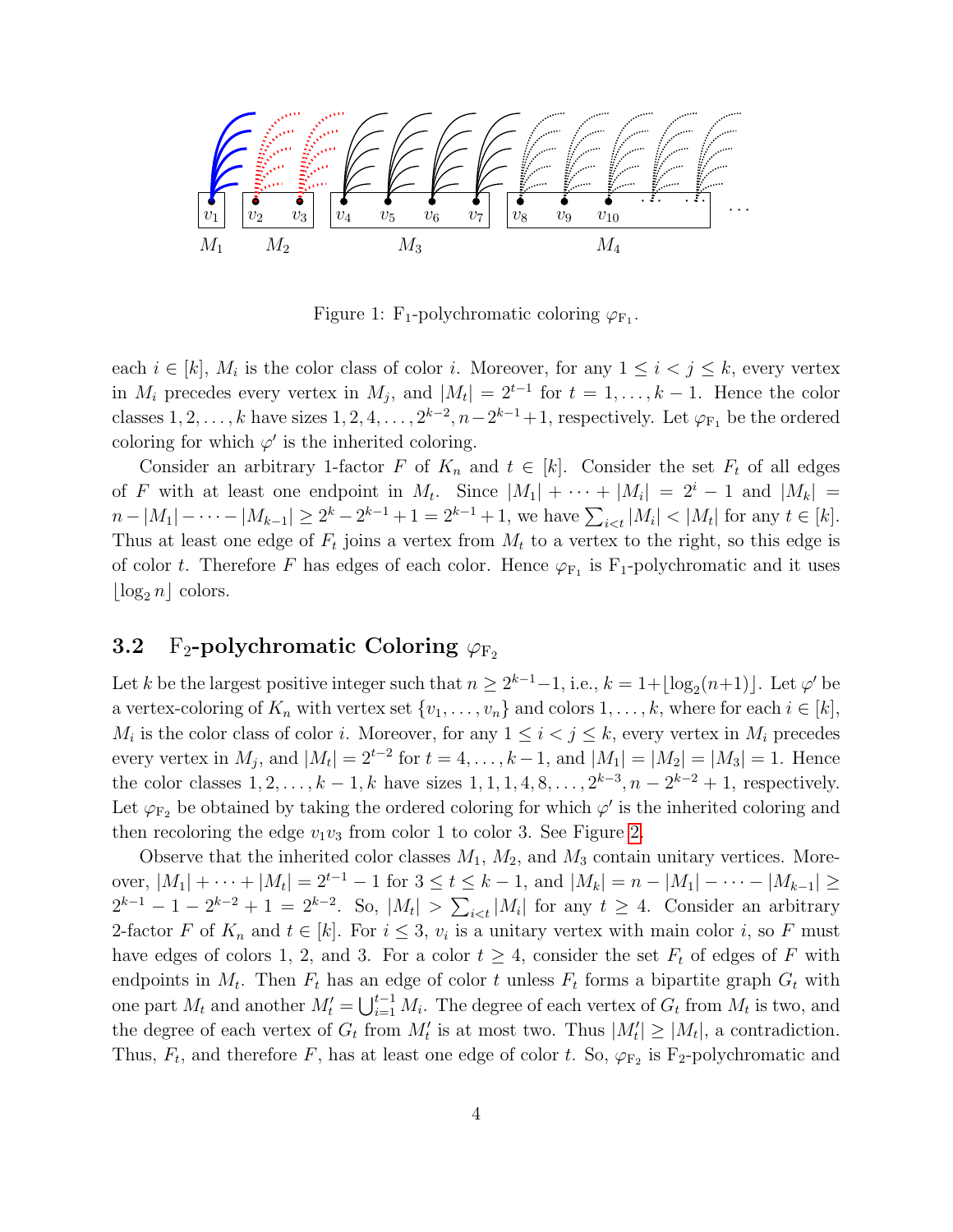

<span id="page-4-0"></span>Figure 2: F<sub>2</sub>-polychromatic coloring  $\varphi_{F_2}$ .



<span id="page-4-1"></span>Figure 3: HC-polychromatic coloring  $\varphi_{\text{HC}}$ .

it uses  $k = \lfloor \log_2 2(n + 1) \rfloor$  colors.

#### 3.3 HC-polychromatic Coloring  $\varphi_{HC}$

Let k be the largest positive integer such that  $n \geq 3 \cdot 2^{k-3} + 1$ , i.e.,  $k = 3 + \lfloor \log_2(n-1)/3 \rfloor$ . Let  $\varphi'$  be a vertex-coloring of  $K_n$  with vertex set  $\{v_1, \ldots, v_n\}$  and colors  $1, \ldots, k$ , where for each  $i \in [k], M_i$  is the color class of color i. Moreover, for any  $1 \leq i < j \leq k$ , every vertex in  $M_i$ precedes every vertex in  $M_j$ , and  $|M_t| = 3 \cdot 2^{t-4}$  for  $t = 4, \ldots, k-1$ , and  $|M_1| = |M_2| = |M_3| =$ 1. Hence the color classes  $1, 2, ..., k-1, k$  have sizes  $1, 1, 1, 3, 6, 12, ..., 3 \cdot 2^{k-5}, n-3 \cdot 2^{k-4},$ respectively. Let  $\varphi$ <sub>HC</sub> be obtained by taking the ordered coloring for which  $\varphi'$  is the inherited coloring and then recoloring the edge  $v_1v_3$  from color 1 to color [3.](#page-4-1) See Figure 3.

We have that  $|M_1| + \cdots + |M_t| = 3 \cdot 2^{t-3}$  for  $3 \le t \le k-1$ . Moreover,  $|M_k| =$  $n-|M_1|-\cdots-|M_{k-1}|\geq 3\cdot 2^{k-3}+1-3\cdot 2^{k-4}=3\cdot 2^{k-4}+1.$  Thus  $|M_k|>\sum_{i\lt k}|M_i|$ and  $|M_t| \geq \sum_{i \leq t} |M_i|$  for all  $t \geq 4$ . Consider an arbitrary Hamiltonian cycle H of  $K_n$ . For  $i \leq 3$ ,  $v_i$  is a unitary vertex with main color i, so H must have edges of colors 1, 2, and 3. For each color  $t \geq 4$ , let  $H_t$  be the set of edges of H with at least one endpoint in  $M_t$ .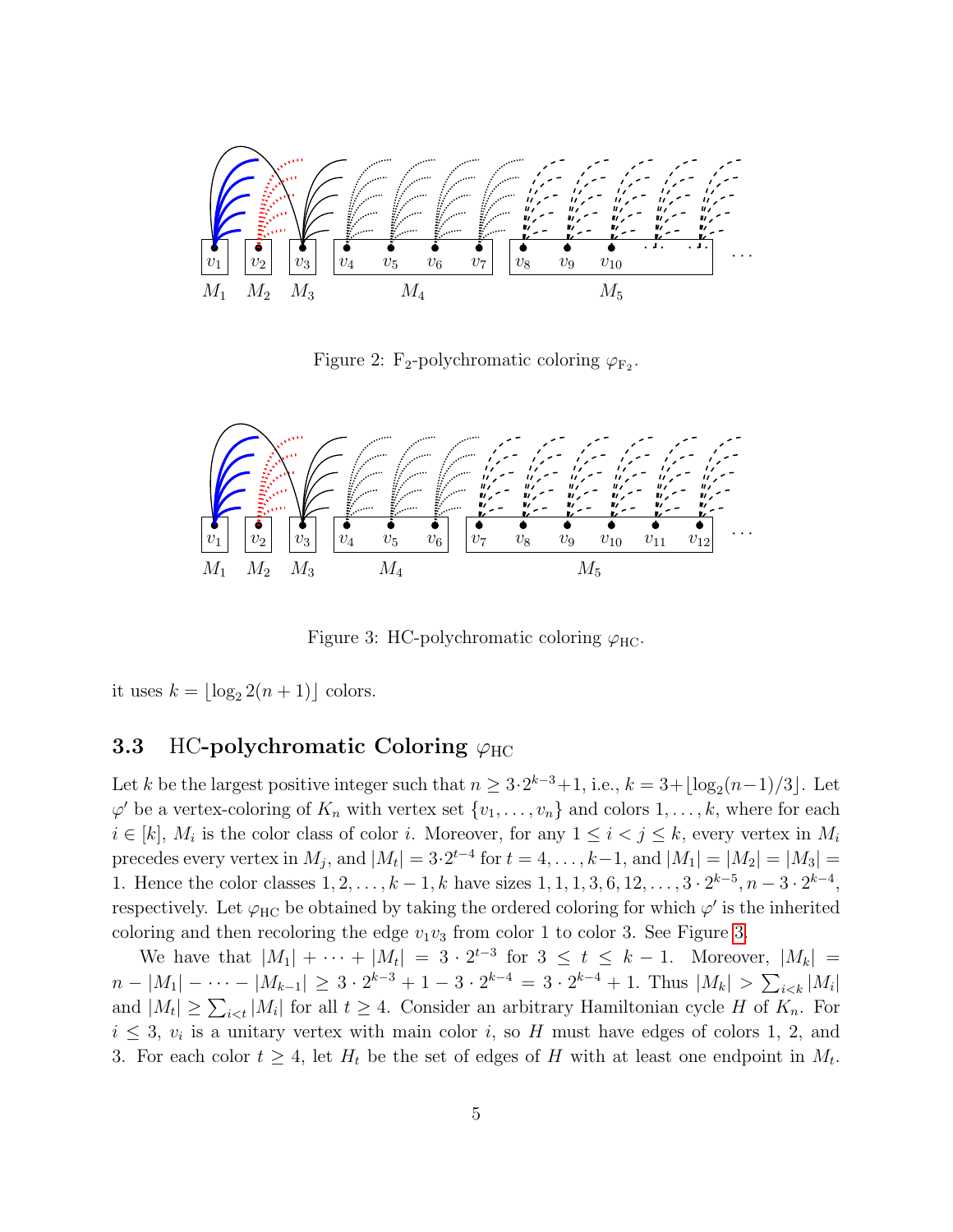Then  $H_t$  has an edge of color t unless  $H_t$  forms a bipartite graph  $G_t$  with one part  $M_t$  and another  $M'_t = \bigcup_{i=1}^{t-1} M_i$ . The degree of each vertex of  $G_t$  from  $M_t$  is two, and the degree of each vertex of  $G_t$  from  $M'_t$  is at most two. If  $4 \leq t \leq k$ ,  $|M_t| = |M'_t|$ , the degree of each vertex of  $G_t$  from  $M'_t$  is also two. Hence  $G_t$  is a union of cycles, so it could not be a proper subgraph of a Hamiltonian cycle. If  $t = k$ ,  $|M_k| > |M'_k|$ , so a bipartite graph  $G_t$  could not exist. Thus H has an edge of color t for each  $t = 1, \ldots, k$ ,  $\varphi_{HC}$  is HC-polychromatic, and it uses  $\left| \log_2 \frac{8(n-1)}{3} \right|$  $\frac{1}{3}$  colors.

# <span id="page-5-0"></span>4 Proof of Theorem [1](#page-1-1)

We prove Theorem [1](#page-1-1) by first showing the existence of an optimal edge-coloring that is ordered. Then we use Lemma [3](#page-5-1) below which states that, for every inherited color class  $M_t$ , there exists j such that a majority of  $v_1, \ldots, v_j$  is in  $M_t$ . This leads to a counting argument that gives the upper bound in Theorem [1.](#page-1-1) For the lower bound we use the coloring  $\varphi_{F_1}$ .

<span id="page-5-1"></span>**Lemma 3.** Let  $\varphi : E(K_n) \to [k]$ , where n is even, be an ordered coloring with inherited color classes  $M_1, \ldots, M_k$ . If the coloring  $\varphi$  is  $F_1$ -polychromatic, then  $\forall t \in [k] \exists j \in [n-1]$ such that  $|M_t(j)| > j/2$ .

*Proof.* Assume there exists t such that for each  $j \in [n-1]$ ,  $|M_t(j)| \leq j/2$ . Let  $x_1, \ldots, x_m$ be the vertices of  $M_t$  in order and let  $y_1, \ldots, y_{n-m}$  be the other vertices of  $K_n$  in order. Let H consist of the edges  $y_1x_1, y_2x_2, \ldots, y_mx_m$  and a perfect matching on  $\{y_{m+1}, \ldots, y_{n-m}\}$  (if this set is non-empty). Since  $|M_t(j)| \leq j/2$  for all j, the number of y's that must precede  $x_i$  is at least i for each  $i = 1, \ldots, m$ . Hence  $y_i$  is to the left of  $x_i$  for each  $i = 1, \ldots, m$ . Therefore all edges in H incident with vertices in  $M_t$  go to the left and do not have color t. The edges of H that are not incident with vertices in  $M_t$  are also not of color t. Hence  $\varphi$  is not F<sub>1</sub>-polychromatic, a contradiction.  $\Box$ 

*Proof of Theorem [1.](#page-1-1)* Let  $k = \text{poly}_{F_1}(K_n)$  be the polychromatic number for 1-factors in  $K_n =$  $(V, E)$ . Among all F<sub>1</sub>-polychromatic colorings of  $K_n$  with k colors we choose ones that are X-ordered for a subset  $X$  (possibly empty) of the largest size, and, of these, choose a coloring  $\varphi$  whose restriction to  $V \setminus X$  has the largest maximum monochromatic degree. Suppose for contradiction that  $V \neq X$ .

Let  $Z = V \backslash X$  and G be the subgraph of  $K_n$  induced by Z. Let v be a vertex of maximum monochromatic degree, d, in  $\varphi$  restricted to G, and let 1 be a color for which there are d edges incident with v in G with color 1. By the maximality of  $|X|$ , there is a vertex u in Z such that  $\varphi(uv) \neq 1$ . Assume  $\varphi(uv) = 2$ . If every 1-factor containing uv had another edge of color 2, then the color of uv could be changed to 1, resulting in an  $F_1$ -polychromatic coloring where v has a larger maximum monochromatic degree in  $G$ , a contradiction. Hence, there is a 1-factor F in which uv is the only edge with color 2 in  $\varphi$ .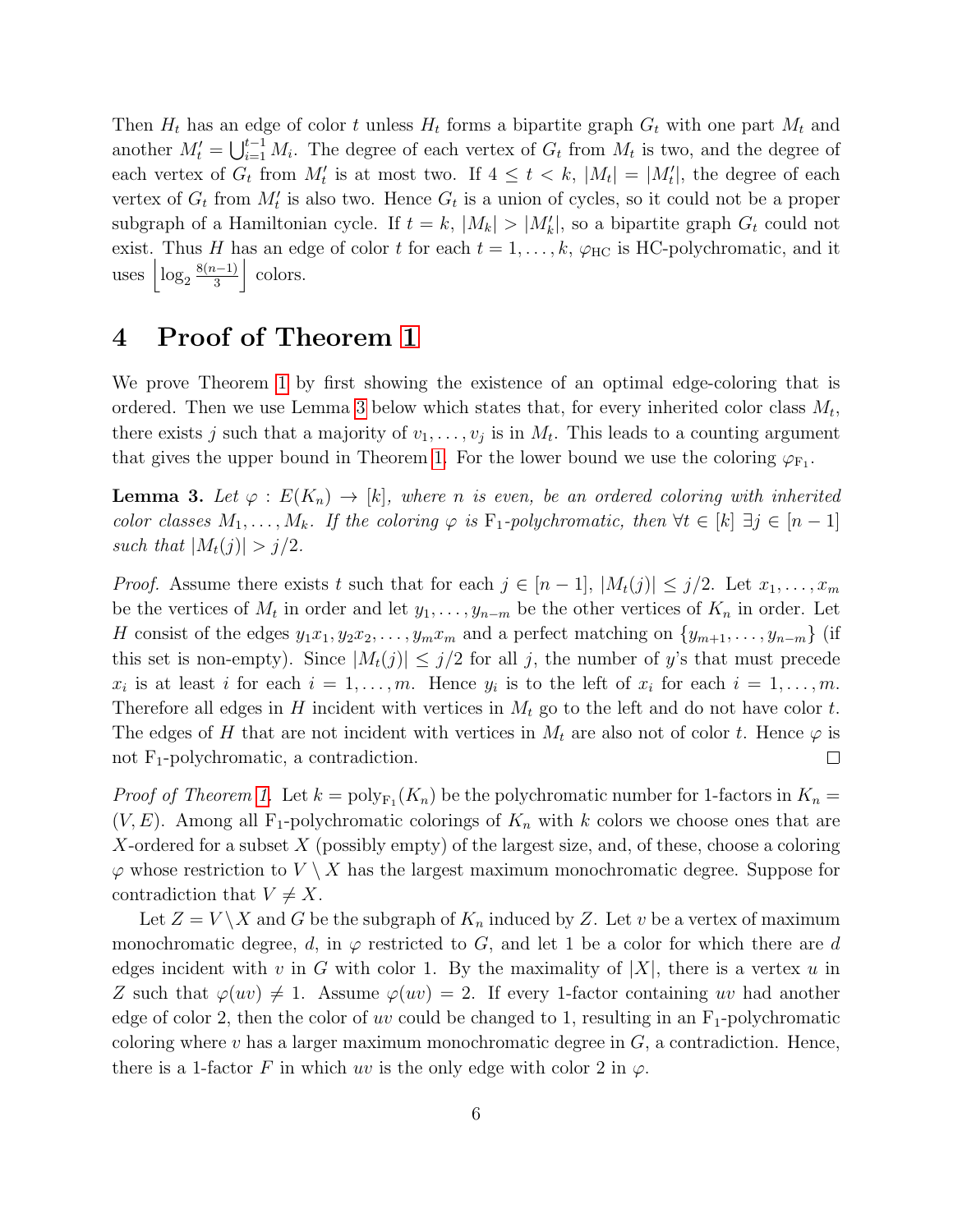Let  $\varphi(vy_i) = 1, y_i \in Z, i = 1, \ldots, d$ . For each  $i \in [d]$ , let  $y_i w_i$  be the edge of F containing  $y_i$  (perhaps  $w_i = y_j$  for some  $j \neq i$ ); see Figure [4.](#page-6-1) We can get a different 1-factor  $F_i$  by replacing the edges uv and  $y_i w_i$  in F with edges  $vy_i$  and  $uw_i$ . Since  $F_i$  must have an edge of color 2 and  $\varphi(vy_i) = 1$ , we must have  $\varphi(uw_i) = 2$  for each  $i \in [d]$ .



<span id="page-6-1"></span>Figure 4: Maximum polychromatic degree in an  $F_1$ -polychromatic coloring.

If  $w_i \in X$  for some i then, since  $\varphi$  is X-constant,  $\varphi(w_i y_i) = \varphi(w_i u) = 2$ , so  $y_i w_i$ and uv are two edges of color 2 in F, a contradiction. So,  $w_i \in Z$  for all  $i \in [d]$ . Thus  $\varphi(uv) = \varphi(uw_1) = \cdots = \varphi(uw_d) = 2$ , and the monochromatic degree of u in G is at least  $d+1$ , larger than that of v, a contradiction.

We conclude that  $X = V$ . Hence  $\varphi$  is an ordered F<sub>1</sub>-polychromatic coloring of  $K_n$ . By Lemma [3,](#page-5-1) for every  $t \in [k]$  there exists  $j_t$  such that  $|M_t(j_t)| > \frac{j_t}{2}$  $\frac{\partial t}{\partial z}$ . By permuting the colors, we can assume  $j_{t_1} < j_{t_2}$  whenever  $t_1 < t_2$ . This gives us an ordering of inherited color classes  $M_1, M_2, \ldots, M_k$ . Since  $|M_1| \geq 1$  and  $|M_t(j_t)| > \frac{j_t}{2}$  $\frac{\partial t}{\partial z}$ , we can use induction to show  $|M_t| \geq |M_t(j_t)| \geq 2^{t-1}$  as follows

$$
|M_t| \ge |M_t(j_t)| > \sum_{1 \le i < t} |M_i(j_t)| \ge \sum_{1 \le i < t} |M_i(j_i)| \ge \sum_{1 \le i < t} 2^{i-1} = 2^{t-1} - 1.
$$

The sum of the sizes of all inherited color classes is  $n$ , and we get

$$
n = \sum_{t=1}^{k} |M_t| \ge \sum_{t=1}^{k} 2^{t-1} = 2^{k} - 1.
$$

Since *n* is even,  $n \geq 2^k$  and  $\text{poly}_{F_1}(K_n) = k \leq \lfloor \log_2 n \rfloor$ .

The fact that  $\text{poly}_{F_1}(K_n) \geq \lfloor \log_2 n \rfloor$  follows from the coloring  $\varphi_{F_1}$ . This finishes the proof of Theorem [1.](#page-1-1)  $\Box$ 

## <span id="page-6-0"></span>5 Proof of Theorem [2](#page-1-0)

Recall that we call an edge-coloring  $\varphi$  combed if all vertices are either ordered or unitary.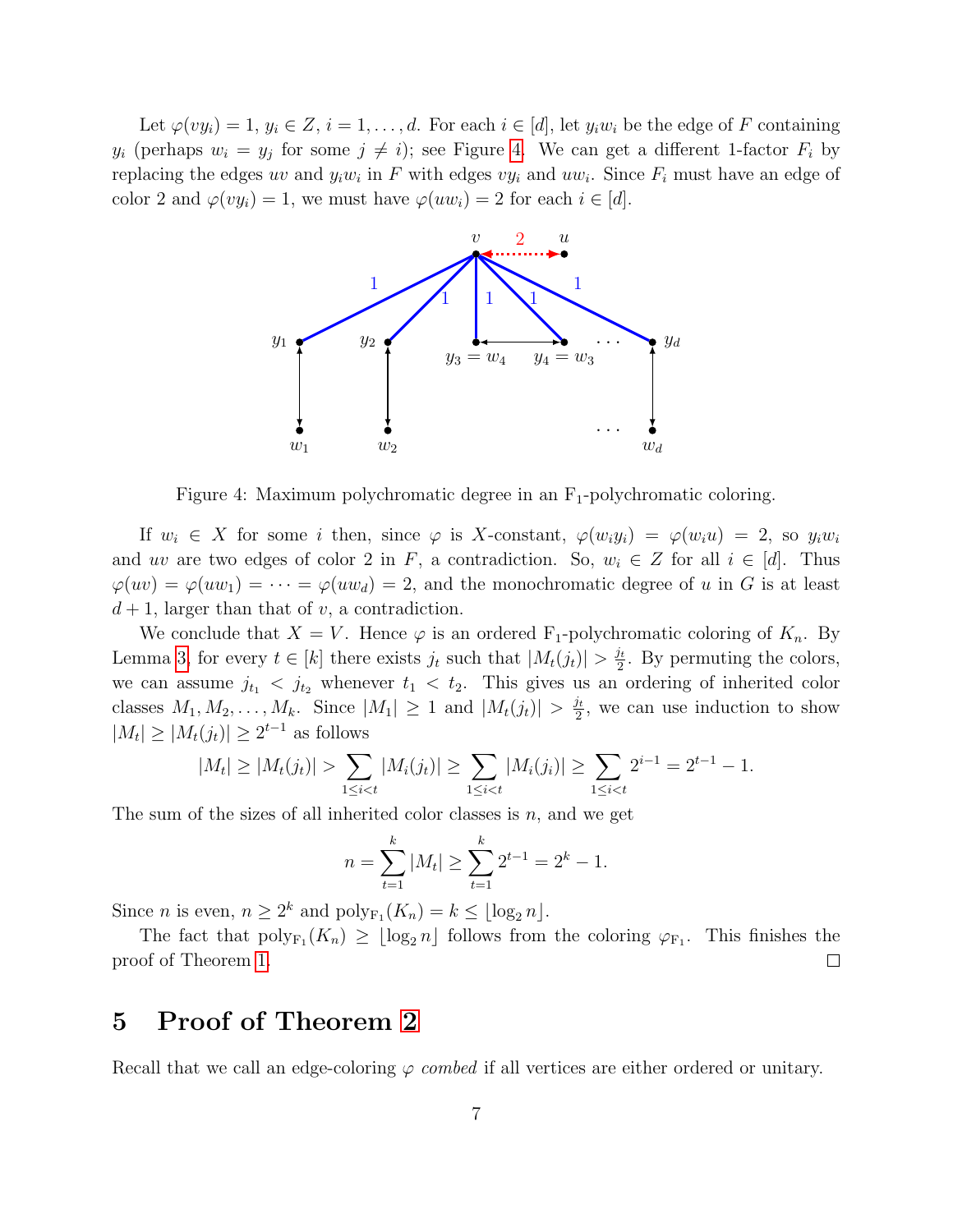We prove Theorem [2](#page-1-0) by first showing the existence of an optimal edge-coloring that is combed. Then we use Lemma [4](#page-7-0) below which states that, for every inherited color class  $M_t$ , either there exists j such that at least half of  $v_1, \ldots, v_j$  is in  $M_t$  or  $M_t$  contains a unitary vertex. This leads to a counting argument that finishes the proof of Theorem [2.](#page-1-0)

<span id="page-7-0"></span>**Lemma 4.** Let  $\varphi : E(K_n) \to [k]$  be a combed coloring with inherited color classes  $M_1, \ldots, M_k$ . If the coloring  $\varphi$  is F<sub>2</sub>-polychromatic, or HC-polychromatic, then  $\forall t \in [k]$   $\exists j \in [n-1]$  such that  $|M_t(j)| \geq \frac{j}{2}$  or  $M_t$  contains a unitary vertex.

*Proof.* Let  $\mathcal{H} \in \{F_2, HC\}$ . Let  $\varphi$  be a combed  $\mathcal{H}$ –polychromatic coloring with inherited color classes  $M_1, \ldots, M_k$ . It is sufficient to consider an arbitrary color  $t \in [k]$  and show that the condition on  $M_t$  is satisfied.

Let  $x_1, \ldots, x_m$  be the vertices of  $M_t$  in order and let  $y_1, \ldots, y_{n-m}$  be the other vertices of  $K_n$  in order. Suppose for contradiction that there exists t such that  $|M_t(j)| < \frac{j}{2}$  $rac{1}{2}$  for all  $j \in [n-1]$  and  $M_t$  does not contain a unitary vertex. Thus  $\varphi$  is ordered at each  $x_i \in M_t$  and so  $y_{i+1}$  is to the left of  $x_i$  for each  $i \in [m]$ . Consider a Hamiltonian cycle  $H = y_1x_1y_2x_2\cdots y_mx_my_{m+1}\cdots y_{n-m}y_1.$ 

Since  $|M_t(j)| < j/2$  for all j, the number of y's that must precede  $x_i$  is at least  $i+1$  for each  $i = 1, \ldots, m$ . Hence  $y_i$  and  $y_{i+1}$  are to the left of  $x_i$  for each  $i = 1, \ldots, m$ . Therefore each edge in H incident with a vertex  $x_i$  in  $M_t$  goes to the left from the perspective of  $x_i$ .

Let yx be an edge of H, where  $x \in M_t$ . Since  $y \notin M_t$ , the majority color r of y is not t. Since  $\varphi$  is combed, either  $\varphi(yx) = r$  or  $\varphi(yx) \neq r$  and both y and x are unitary vertices. Recall  $M_t$  does not contain any unitary vertices. Hence no edge in H is colored by t. This contradicts the fact that  $\varphi$  is *H*-polychromatic.  $\Box$ 

We say that a Hamiltonian cycle  $H'$  is obtained from a Hamiltonian cycle  $H$  by a twist of disjoint edges  $e_1$  and  $e_2$  of H if  $E(H) \setminus \{e_1, e_2\} \subseteq E(H')$ , i.e. we remove  $e_1, e_2$  from H and introduce two new edges to make the resulting graph a Hamiltonian cycle. Note that the choice of these two edges to add is unique. The other choice of two edges to add does not preserve connectivity. Without the connectivity requirement, the operation is known as a 2-switch.

Notice that any 2-switch could be applied to a 2-factor and the result will be again a 2-factor. Here, it might be possible to add the two new edges in two different ways.

For  $\mathcal{H} \in \{HC, F_2\}$ , Lemma [5](#page-7-1) can be used to show that there exists an optimal  $\mathcal{H}$ polychromatic that is combed.

<span id="page-7-1"></span>**Lemma 5.** Suppose  $n \geq 3$  and  $X \subset V(K_n)$ . Let  $\mathcal{H} \in \{\text{HC}, \text{F}_2\}$  and  $\varphi_1$  be an optimal H-polychromatic coloring of  $K_n$  that is X-constant. Then there exists an optimal H polychromatic coloring  $\varphi$  of  $K_n$  that agrees with  $\varphi_1$  on all edges with at least one endpoint in X such that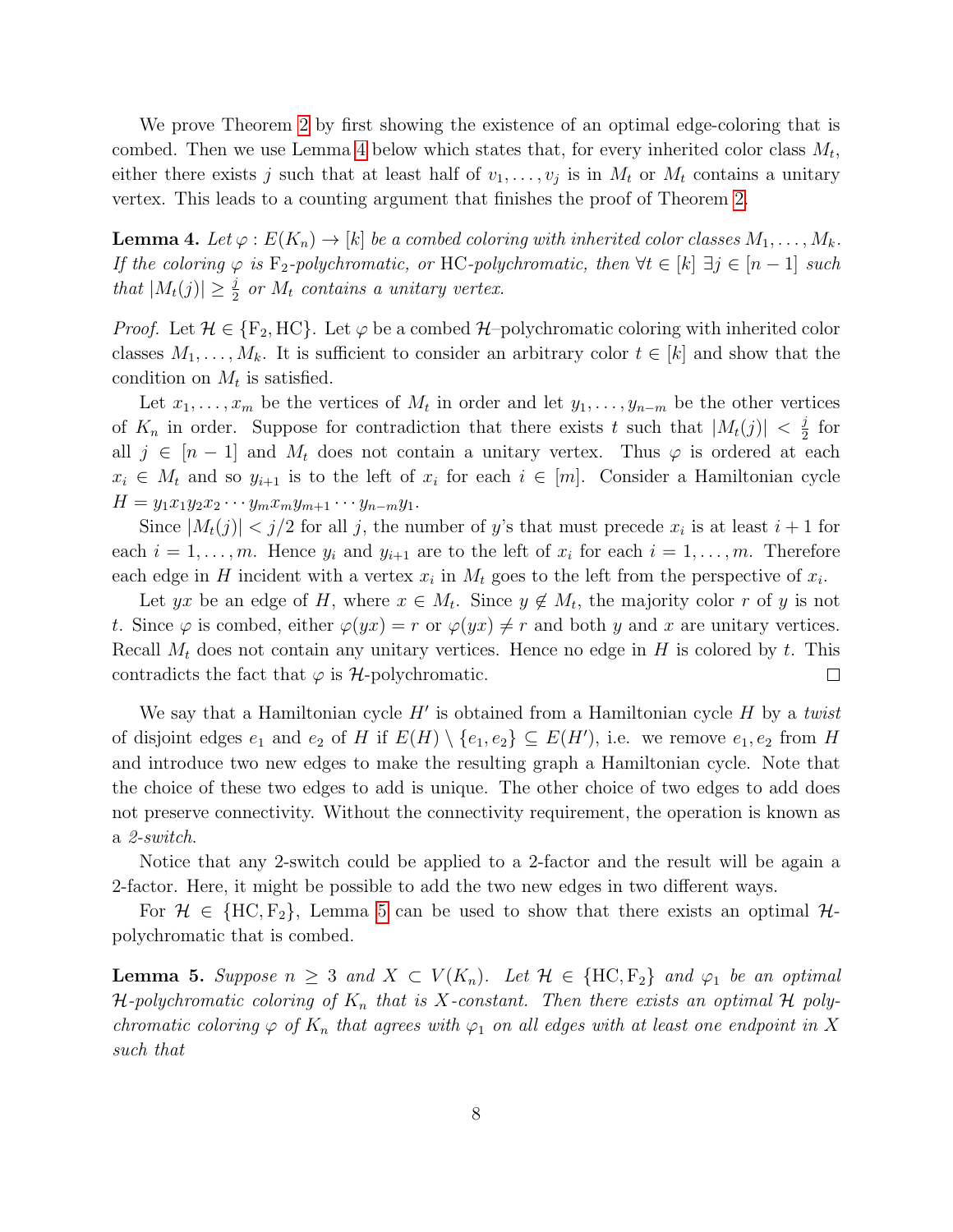- <span id="page-8-0"></span>(A) there exists a vertex  $v \in V(K_n) \setminus X$  such that  $\varphi$  is  $(X \cup \{v\})$ -constant; or
- <span id="page-8-1"></span>(B)  $X = \emptyset$  and there exist vertices x, y, z, such that these vertices are unitary under  $\varphi$  of distinct main colors. This implies  $\varphi$  is  $\{x, y, z\}$ -constant and xyz is a rainbow triangle.

*Proof.* Let  $\mathcal{H} \in \{F_2, HC\}$ . Let  $Z = V(K_n) \setminus X$  and G be the subgraph of  $K_n$  induced by Z. Let  $|Z| = m$ . If  $m \leq 2$  then  $X \neq \emptyset$  and  $(A)$  is trivially satisfied. Hence  $m \geq 3$ . If  $X = \emptyset$  and there exists an optimal H-polychromatic coloring  $\varphi$  with three unitary vertices x, y, and z of distinct main colors, then [\(B\)](#page-8-1) is satisfied. Hence we assume there is no such edge-coloring  $\varphi$ .

Choose  $\varphi$  to be an optimal H-polychromatic coloring such that it agrees with  $\varphi_1$  on edges with at least one endpoint in  $X$  and subject to this, it maximizes the maximum monochromatic degree of  $G$ . Define  $d$  to be the maximum monochromatic degree of vertices in G with  $\varphi$ .

First suppose  $d = m - 1$ . Let v be a vertex of maximum monochromatic degree d in G. Then  $\varphi$  is  $(X \cup \{v\})$ -constant and we have [\(A\).](#page-8-0) Hence we assume  $d \leq m-2$ .

Let  $\ell = m - 1 - d$  and let  $\varphi$  use colors  $1, \ldots, k$ . If color a appears d times in G at a vertex  $v \in Z$ , we say v is an a-max-vertex. If the  $\ell$  edges incident with v in G which do not have color a all have color b, we call v an  $(a, b)$ -max-vertex with minority color b.

<span id="page-8-3"></span>**Claim 1.** If  $a, b \in [k]$  are two distinct colors,  $v \in Z$  is an a-max-vertex and  $\varphi(vu) = b$  for some other vertex  $u \in Z$ , then all of the following hold:

- <span id="page-8-2"></span>(1) u is a b-max-vertex,
- <span id="page-8-4"></span>(2) v is an  $(a, b)$ -max-vertex,
- <span id="page-8-5"></span>(3) either  $X = \emptyset$  or  $\mathcal{H} = F_2$ , and
- <span id="page-8-6"></span>(4) at least half of the edges between X and Z have color b.

*Proof.* For ease of notation, we assume that  $a = 1$  and  $b = 2$ . Let v be a 1-max-vertex. Let  $u \in Z$  be a vertex such that  $\varphi(vu) = 2$ . If every  $H \in \mathcal{H}$  containing uv contains another edge of color 2, we could change the color of uv to color 1, giving an  $\mathcal{H}$ -polychromatic coloring where v has monochromatic degree  $d + 1$ , a contradiction. Hence, there must be  $H \in \mathcal{H}$ where uv is the only edge of color 2.

Cyclically orient the edges of each cycle in  $H$  such that  $uv$  is an arc, and denote the resulting directed graph  $\vec{H}$ . Let  $\varphi(vy_j) = 1$ , for  $y_j \in Z$ ,  $j = 1, 2, ..., d$ . For each  $j \in [d]$ , Let  $w_j$  be the predecessor of  $y_j$  in  $\overrightarrow{H}$ , so  $\overrightarrow{wy_j} \in \overrightarrow{H}$  for each j. We assume  $w_j \neq v$  for each  $v_j \neq v$  for  $j = 2, 3, \ldots, d$ , but perhaps  $w_1 = v$  and perhaps  $w_j = y_i$  for some  $i \neq j$ . See Figure [5.](#page-9-0)

Now we shall prove [\(1\).](#page-8-2) If  $w_i \neq v$ , twist the edges uv and  $w_i y_i$  of H to get a new  $H_j \in \mathcal{H}$  containing  $vy_j$  and  $uw_j$ . Since  $H_j$  must have an edge of color 2 and  $\varphi(vy_j) = 1$ ,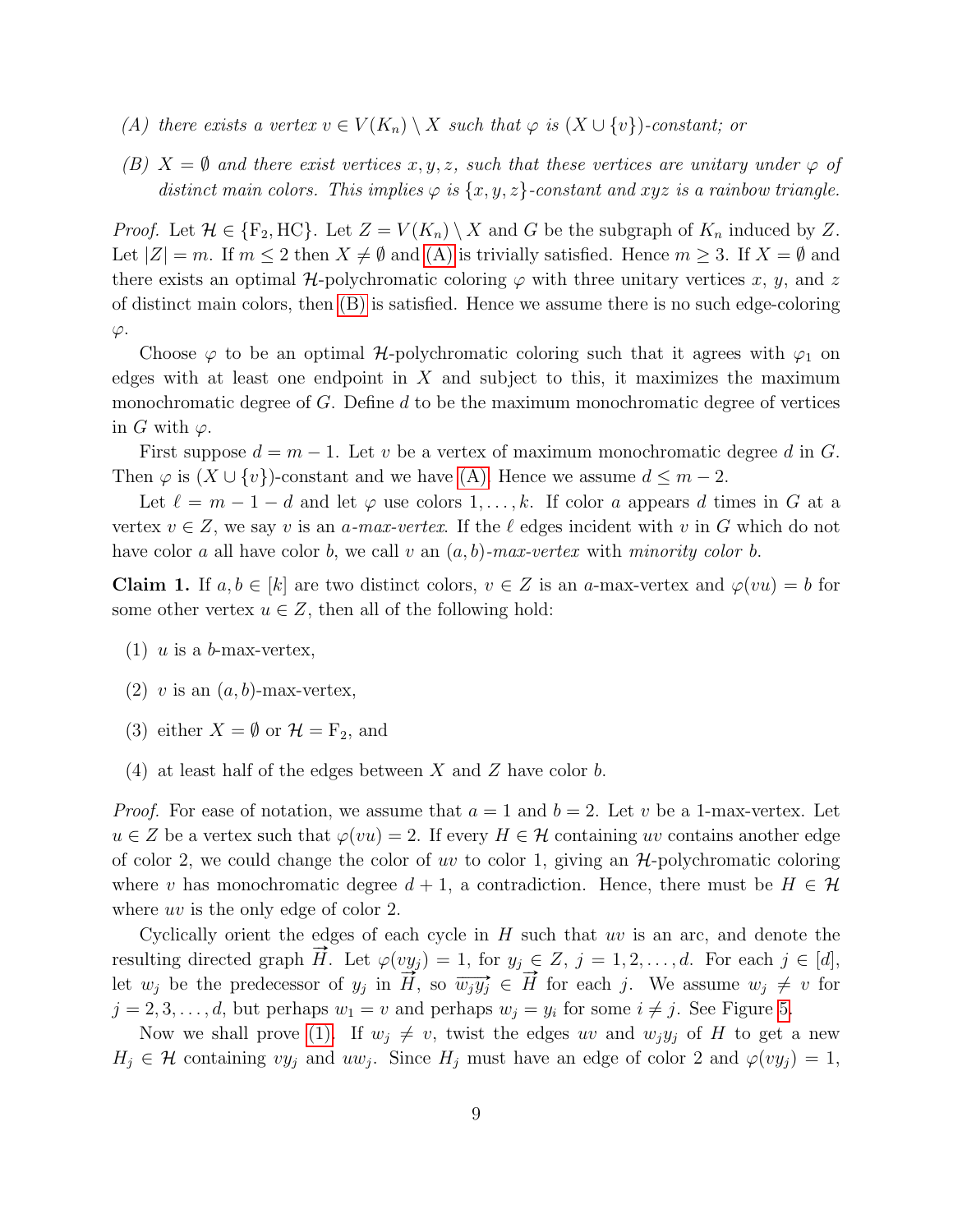

<span id="page-9-0"></span>Figure 5: Situation in Claim [1.](#page-8-3)

we must have  $\varphi(uw_i) = 2$ . Hence,  $\varphi(uv) = \varphi(uw_2) = \varphi(uw_3) = \cdots = \varphi(uw_d) = 2$ . Note that  $w_j \in Z$  for each  $j \in [d]$ . This is because if  $w_j \in X$ , then, since  $\varphi$  is X-constant and  $y_j \in Z$ ,  $\varphi(w_j y_j) = \varphi(w_j u) = 2$ , so  $w_j y_j$  is another edge in H with color 2, a contradiction. That gives us d edges of color 2 at u in G. Note that if  $w_1 \neq v$ , then  $uw_1$  is another edge of color 2 incident to u, so  $w_1 = v$  and  $\overrightarrow{vy_1}$  is an arc of  $\overrightarrow{H}$ . Therefore, u is a 2-max-vertex. This proves [\(1\).](#page-8-2)

Next, we prove [\(2\),](#page-8-4) i.e., that v is a  $(1, 2)$ -max-vertex. Let  $z \in Z$  be a vertex distinct from u such that  $\varphi(vz) \neq 1$ . Let w be the vertex such that  $\overrightarrow{wz}$  is an arc in  $\overrightarrow{H}$ . We know that  $w \notin \{v = w_1, w_2, \ldots, w_d, u\}$ , since  $z \notin \{y_1, \ldots, y_d, v\}$ . Let  $H_z \in \mathcal{H}$ , containing vz and uw, be obtained from H by twisting uv and  $wz$ . Since uv was the unique edge of H colored by 2, either  $\varphi(uw) = 2$  or  $\varphi(vz) = 2$ . Suppose  $w \in Z$ . Since the maximum monochromatic degree is d and  $\varphi(uw_i) = 2$  for all  $j \in [d]$ ,  $\varphi(uw) \neq 2$ , so  $\varphi(vz) = 2$ . Suppose  $w \in X$ . Since  $\varphi(wz) \neq 2$  and  $\varphi$  is X-constant,  $\varphi(wz) = \varphi(uw) \neq 2$ , so  $\varphi(vz) = 2$ . In both cases,  $\varphi(vz) = 2$ . Therefore, v is a (1,2)-max-vertex and the proof of [\(2\)](#page-8-4) is done.

If  $X = \emptyset$  then both [\(3\)](#page-8-5) and [\(4\)](#page-8-6) hold. So, assume that  $X \neq \emptyset$ . Let  $H \in \mathcal{H}$ . Assume that there in an edge of H with one endpoint in X and another in Z. Then there exist  $x \in X$ and  $y \in Z$  such that  $\overrightarrow{yx}$  is an arc in  $\overrightarrow{H}$ . We know  $y \notin \{v = w_1, \ldots, w_d, u\}$ , because the successor of y in  $\vec{H}$  is in X. If we twist yx and uv we get  $H_x \in \mathcal{H}$  containing uy and vx, where one of these edges must have color 2. However, since  $\varphi(xv) = \varphi(xy) \neq 2$ , we must have  $\varphi(yu) = 2$ , and u has monochromatic degree  $d+1$  in G, a contradiction. Hence there is no edge in  $\vec{H}$  with one endpoint in X and another in Z, and thus X induces a 2-factor in H. In particular, since  $Z \neq \emptyset$ , H is not a Hamiltonian cycle, and  $\mathcal{H} = \mathbb{F}_2$ . Let  $p, q \in X$  with  $pq \in E(H)$ . Since both  $(H \setminus \{uv, pq\}) \cup \{pv, qu\}$  and  $(H \setminus \{uv, pq\}) \cup \{pu, qv\}$  are 2-factors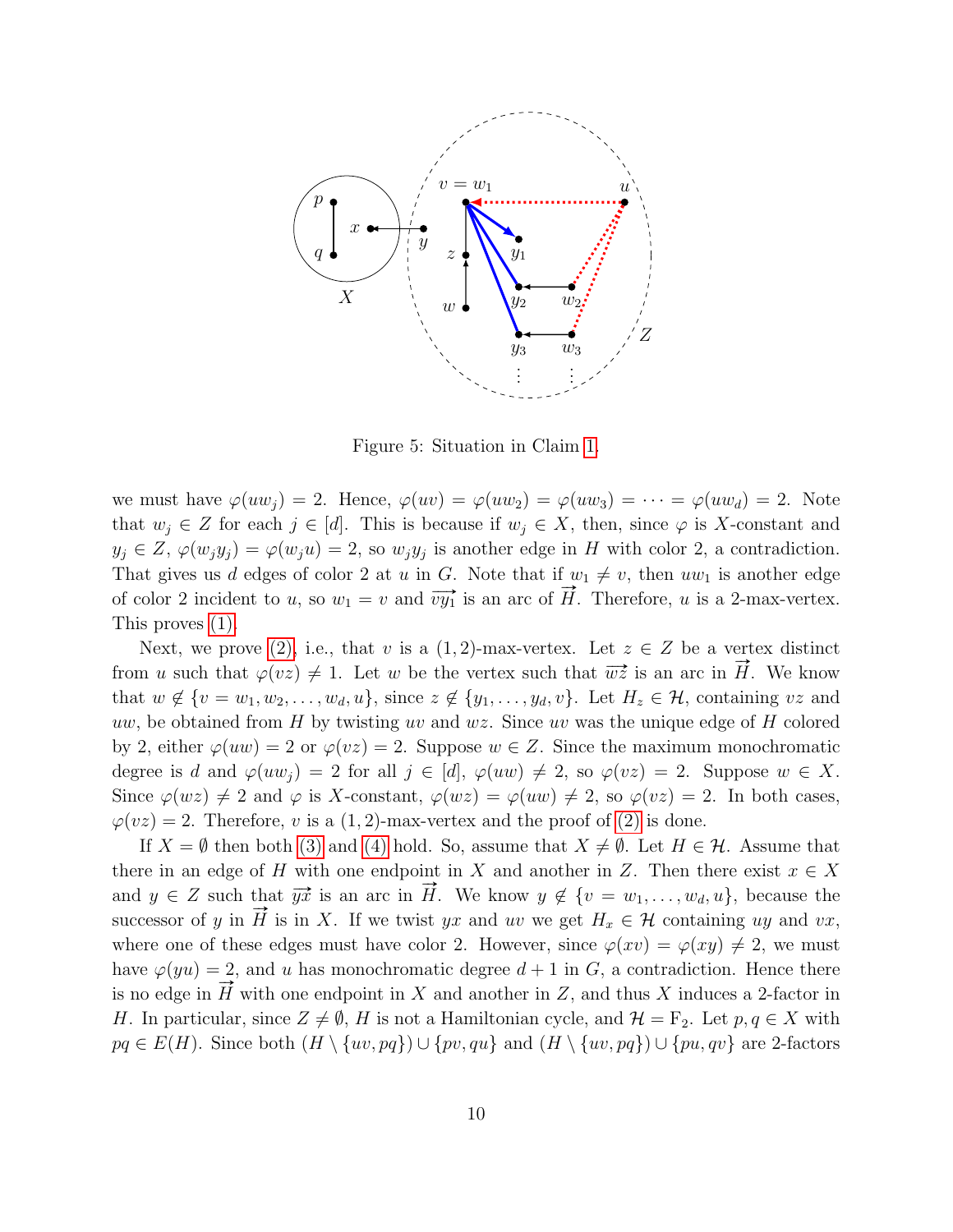in H, and  $\varphi$  is X-constant, either  $\varphi(pv) = \varphi(pu) = 2$  or  $\varphi(qv) = \varphi(qu) = 2$ . In fact, since  $\varphi$ is X-constant, for each edge pq of H, where  $p, q \in X$ , all the edges from either p or q into Z have color 2. Since  $H[X]$  is a union of cycles, at least half the edges between X and Z have color 2. This proves [\(3\)](#page-8-5) and [\(4\)](#page-8-6) and finishes the proof of Claim [1.](#page-8-3)  $\Box$ 

<span id="page-10-0"></span>**Claim 2.** The graph G does not contain a  $(1, 2)$ -max-vertex, a  $(2, 3)$ -max-vertex, and a (3, 1)-max-vertex at the same time.

*Proof.* Let x, y, and z be a  $(1, 2)$ -max-vertex, a  $(2, 3)$ -max-vertex, and a  $(3, 1)$ -max-vertex, respectively. Applying Claim [1](#page-8-3) to  $\{v, u\} = \{x, y\}$ , then  $\{v, u\} = \{y, z\}$ , and then with  $\{v, u\} = \{z, x\}$ , the conclusion [\(4\)](#page-8-6) gives that at least half of the edges between X and Z have color 2, 3, and 1, respectively. Since colors 1, 2, and 3 are distinct, we conclude  $X = \emptyset$ . Let  $H \in \mathcal{H}$ . Observe that x, y, and z could be incident only with edges of H with colors in  $\{1, 2, 3\}$  in  $\varphi$ , so all other colors in H come from edges not incident with these vertices.

Let  $\varphi^*$  be obtained from  $\varphi$  by the following modification

$$
c^*(uv) = \begin{cases} 1 & u = x \text{ and } v \neq y, \\ 2 & u = y \text{ and } v \neq z, \\ 3 & u = z \text{ and } v \neq x, \\ \varphi(uv) & \text{otherwise.} \end{cases}
$$

Observe that the union of edges of H with at least one endpoint in  $\{x, y, z\}$  contains all colors  $\{1, 2, 3\}$  in  $\varphi^*$ . Hence H is polychromatic in  $\varphi^*$  and  $\varphi^*$  is H-polychromatic. Moreover,  $\varphi^*$  is  $\{x, y, z\}$ -constant and all the other properties of [\(B\)](#page-8-1) hold, which is a contradiction. This finishes the proof of Claim [2.](#page-10-0)  $\Box$ 

<span id="page-10-1"></span>**Claim 3.** If v is a  $(1, 2)$ -max-vertex and  $u \in Z$  such that  $\varphi(uv) = 2$ , then u is a  $(2, 1)$ -maxvertex.

*Proof.* Let v be a  $(1, 2)$ -max-vertex and  $u \in Z$  such that  $\varphi(uv) = 2$ . Claim [1](#page-8-3) implies that u is a  $(2, \star)$ -max-vertex. Suppose for contradiction that u is a  $(2, 3)$ -max-vertex. Since the number of edges incident to  $v$  colored 2 is the same as the number of edges incident to  $u$ colored 3 and  $\varphi(w) = 2$ , there is a vertex x such that  $\varphi(wx) = 3$  and  $\varphi(vx) = 1$ . Again by Claim [1,](#page-8-3) x is a  $(3, 1)$ -max-vertex, contradicting Claim [2.](#page-10-0)  $\Box$ 

<span id="page-10-2"></span>**Claim 4.** If there is a  $(1, 2)$ -max-vertex, then there is no  $(1, b)$ -max-vertex for any  $b \neq 2$ .

*Proof.* By symmetry suppose for contradiction that  $v \in Z$  is a  $(1, 2)$ -max-vertex and  $u \in Z$ is a (1, 3)-max-vertex. Let  $x \in Z$  be a vertex with  $\varphi(vx) = 2$ . By Claim [3,](#page-10-1) x is a (2, 1)-maxvertex. Notice  $\varphi(ux) \in \{1,2\} \cap \{1,3\} = \{1\}$ . Now Claim [3](#page-10-1) applied to x and u gives that u is a  $(1, 2)$ -max-vertex, which is a contradiction.  $\Box$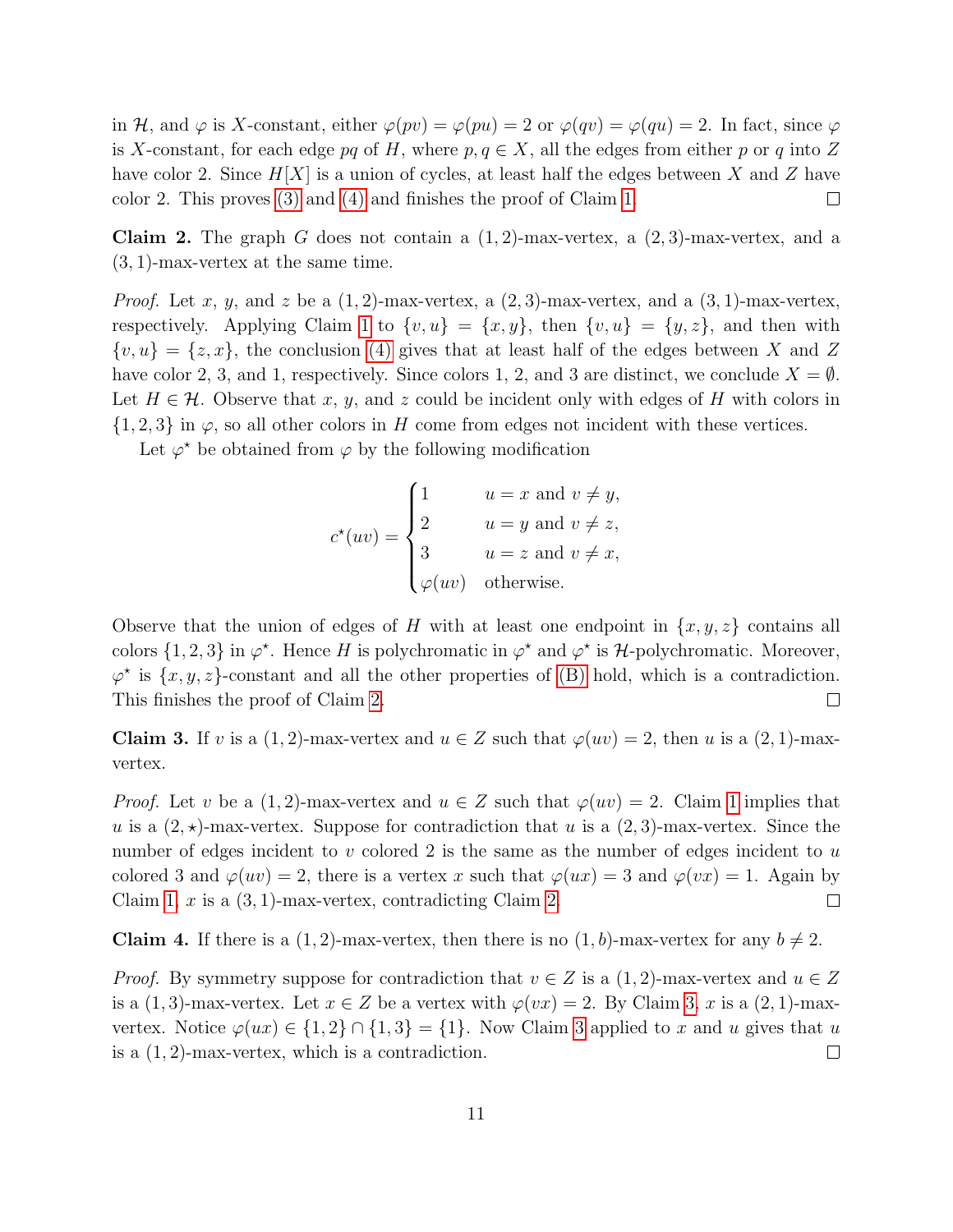

<span id="page-11-0"></span>Figure 6: Final part of proof of Lemma [5](#page-7-1) with only  $(1, 2)$ - and  $(2, 1)$ -max-vertices, solid edges correspond to color 1, dotted edges correspond to color 2.

Claims [3](#page-10-1) and [4](#page-10-2) imply that if there is an  $(a, b)$ -max-vertex, then  $\{a, b\} = \{1, 2\}$ .

Let S be the set of all  $(1, 2)$ -max-vertices, T be the set of all  $(2, 1)$ -max-vertices, and  $W = Z \setminus (S \cup T)$ . By Claim [3,](#page-10-1) both S and T are not empty. Edges within S and from S to W must have color 1 (because any minority color edge at a max-vertex is incident to a max-vertex of that color), edges within  $T$  and from  $T$  to  $W$  must have color 2, and each edge between  $S$  and  $T$  must have color 1 or 2.

Suppose  $X = \emptyset$ . Let  $s \in S$  and  $t \in T$ . Let  $\varphi^*$  be obtained from  $\varphi$  by recoloring all edges incident to s to 1 and by recoloring all edges incident to t and not incident to s to 2. Notice that  $\varphi^*$  is H-polychromatic. This contradicts the maximality of the monochromatic degree in  $\varphi$ . Therefore,  $X \neq \emptyset$ .

By symmetry, we can assume  $|S| \leq |T|$ . Let  $v \in S$  and  $u \in T$  be such that  $\varphi(vu) = 2$ . By the maximality of the monochromatic degree of v in Z, there exists  $H \in \mathcal{H}$ , where uv is the unique edge colored by 2. Recall  $\ell = m - 1 - d$ . Let  $s_1, \ldots, s_\ell \in S$ , where  $\varphi(us_i) = 1$  for all  $i \in [\ell]$ . Let  $\vec{H}$  be directed cycle(s) obtained by orienting edges of H such that  $\vec{uv} \in \vec{H}$ . an  $i \in [t]$ . Let H be differed cycle(s) obtained by orienting edg<br>Let  $t_i$  be a vertex such that  $\overrightarrow{s_i t_i} \in \overrightarrow{H}$  for all  $i \in [\ell]$ . See Figure [6.](#page-11-0)

If there is an  $i \in [\ell]$  such that  $\varphi(v_i) \neq 2$ , then twist of of vu and  $s_i t_i$  contains  $v t_i$  and us<sub>i</sub> and leaves no edge colored 2, which is a contradiction with  $\varphi$  being H-polychromatic. Hence  $\varphi(v t_i) = 2$  and  $t_i \in T$  for all  $i \in [\ell]$ . Notice v has exactly  $\ell$  incident edges colored 2 and the other ends of these edges must be  $t_1, \ldots, t_\ell$ . By symmetry, we assume  $t_1 = u$ .

Suppose there exists  $\vec{x} \vec{z}$  in  $\vec{H}$  with  $x \in X$  and  $z \in Z$ . Since uv is the unique edge of  $\vec{H}$  colored 2,  $\varphi(xz)$  is not 2 and since  $\varphi$  is X-constant,  $\varphi(xz) = \varphi(xu) \neq 2$ . Notice that *z*  $\notin$  { $u = t_1, \ldots, t_\ell$ } since for every  $i \in [\ell]$ , the predecessor of  $t_i$  in  $\overrightarrow{H}$  is  $s_i$  and  $s_i \in S$ . Hence  $z \notin \{u = t_1, \ldots, t_\ell\}$  since for every  $i \in [\ell]$ , the predecessor of  $t_i$  in  $\overrightarrow{H}$  is  $s_i$  and  $s_i \in S$  $\varphi(vz) = 1$  and the twist of xz and uv contains xu and vz. Since  $\varphi(xu) \neq 2$  and  $\varphi(vz) \neq 2$ , we get a contradiction to  $\varphi$  being H-polychromatic. Therefore, there is no edge of H between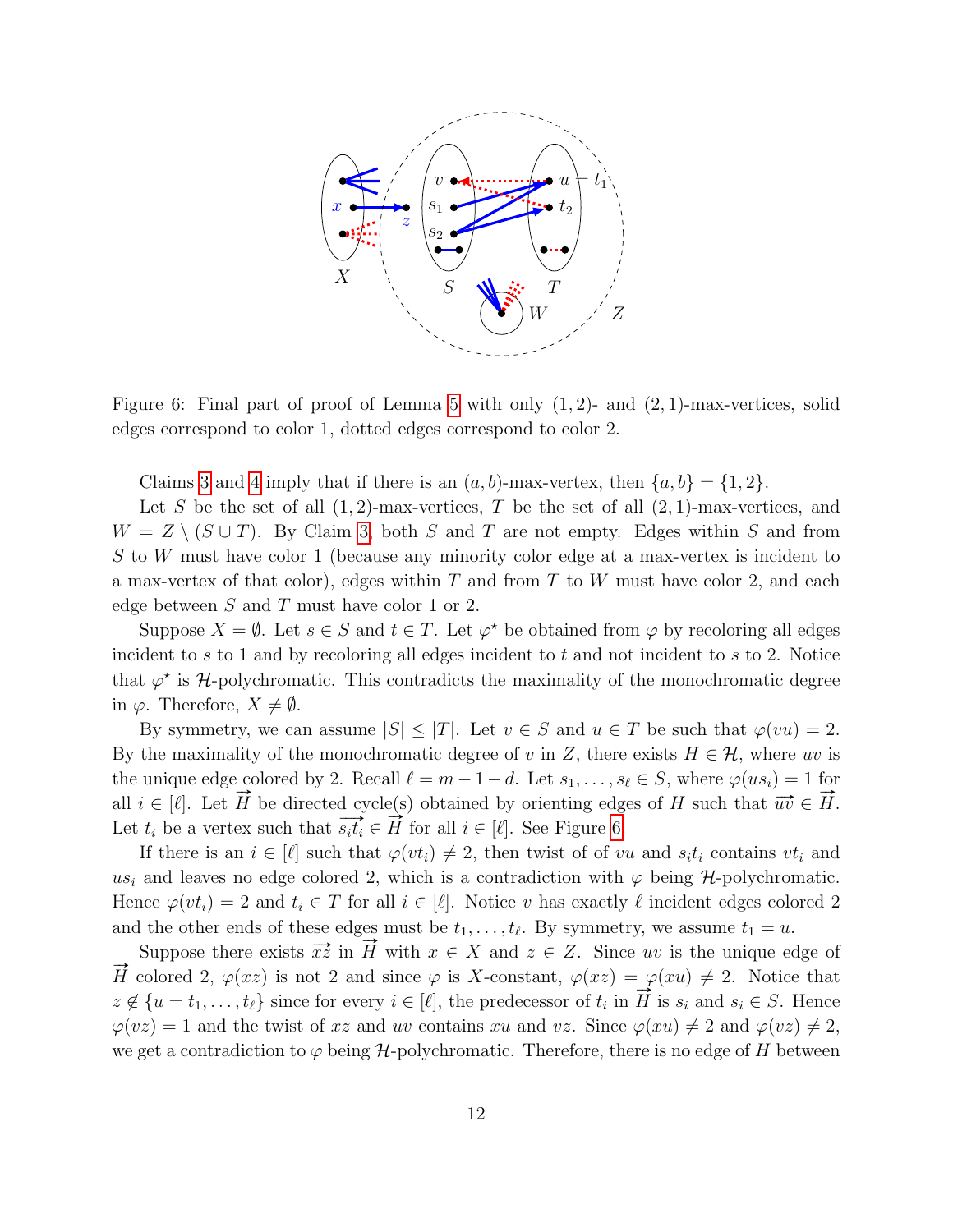$X$  and  $Z$ .

Since there is no edge of H between X and Z and  $X \neq \emptyset$ , H is not connected. Therefore,  $\mathcal{H} = \mathrm{F}_2.$ 

Recall that all edges between  $T$  and  $W$  have color 2, hence they are not in  $H$ . Since there are no edges of H between X and Z, and all edges within T have color 2, every vertex in  $T$  has both neighbors from  $H$  in  $S$ . On the other hand, every vertex in  $S$  has at most two neighbors from H in T. Thus  $|S| \geq |T|$ . Recall we assumed  $|S| \leq |T|$ . Hence  $|S| = |T|$  and there are no edges of H between  $S \cup T$  and W.

Consider a bipartite graph B with vertex set  $S \cup T$ , edges  $st, s \in S$ ,  $t \in T$ , and  $\varphi(st) = 1$ . Since vertices in T are  $(2, 1)$ -max-vertices, each of them has degree exactly  $\ell$  in B. Similarly, since vertices in S are  $(1, 2)$ -max-vertices, each of them is not adjacent to exactly  $\ell$  vertices of T. Therefore, all vertices in S have the same degree in B. Since  $|S| = |T|$ , we conclude B is an  $\ell$ -regular graph.

If  $\ell > 2$  then there exists a 2-factor K in B. Let  $H^*$  be obtained from H by removing edges incident to vertices in  $S \cup T$  and adding K. Since all edges of K have color 1 and uv was the unique edge of H colored 2, we conclude  $H^*$  has no edge colored 2, contradicting the assumption that  $\varphi$  is *H*-polychromatic.

Finally, if  $\ell = 1$ , then B is a matching on 4 vertices and the other two edges between S and T must have color 2. Hence  $S \cup T$  does not contain a 2-factor in which uv would be the unique edge colored 2. This contradicts the existence of H.

 $\Box$ 

This finishes the proof of Lemma [5.](#page-7-1)

*Proof of Theorem [2.](#page-1-0)* Let  $\mathcal{H} \in \{F_2, HC\}$ . Let  $\varphi_1$  be an optimal  $\mathcal{H}$ -polychromatic coloring of  $E(K_n)$  with k colors and [k] be the set of colors. We choose  $X = \emptyset$ , then we repeatedly apply Lemma [5.](#page-7-1) In the first application, we may get Lemma [5\(](#page-7-1)B) and get  $X = \{x, y, z\}$  that are unitary of distinct colors or Lemma  $5(A)$  and  $|X| = 1$ . But after that Lemma  $5(A)$  always applies. Note that there are no unitary vertices except possibly  $x, y$ , and z because each other vertex is incident to distinct colors  $c_x, c_y, c_z$  that are main colors of x, y, and z. This results in a combed edge-coloring  $\varphi$  with zero or three first unitary vertices and all others being ordered vertices.

Let  $M_i$  be the inherited color classes obtained from  $\varphi$ . Let  $M_1, \ldots, M_{k-3}$  be the inherited color classes not containing x, y, or z. By Lemma [4,](#page-7-0) for each color class  $M_t$  there is  $j_t$  such that  $|M_t(j_t)| \geq \frac{j_t}{2}$ . By symmetry, assume  $j_i < j_t$  for all  $1 \leq i < t \leq k-3$ . This leads to

$$
|M_t(j_t)| \ge \sum_{i < t} |M_i(j_t)| \ge \sum_{i < t} |M_i(j_i)|
$$

for  $t = 2, \ldots, k - 3$  and  $|M_1| \geq 1$ . Hence by induction we get

$$
|M_t(j_t)| \ge 1 + \sum_{2 \le i < t} |M_i(j_i)| \ge 1 + \sum_{2 \le i < t} 2^{i-2} = 2^{t-2}.
$$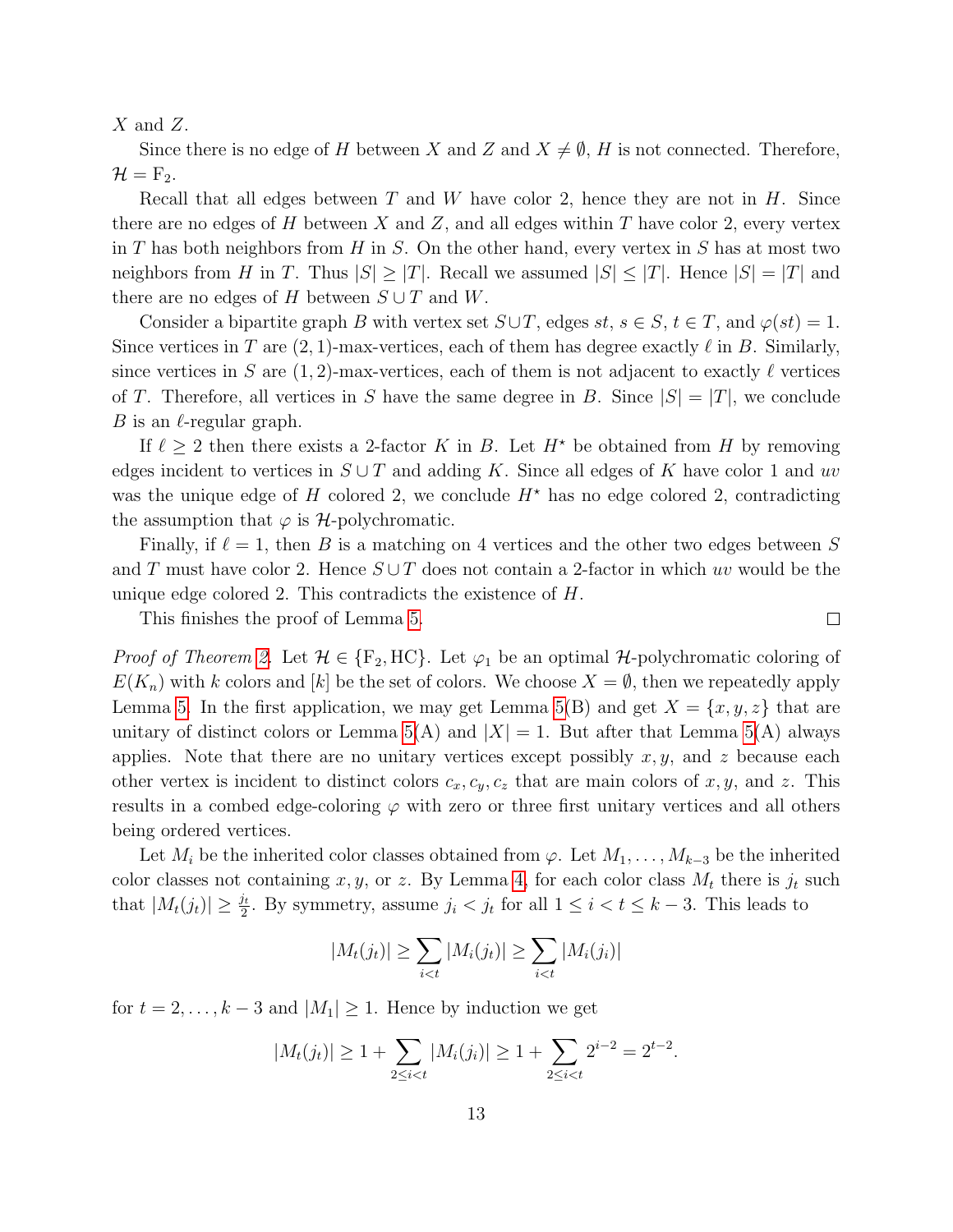Therefore,  $|M_t| \geq 2^{t-2}$  for  $t \geq 2$  and

$$
n \ge \sum_{1 \le t \le k-3} |M_t| \ge 1 + \sum_{2 \le t \le k-3} 2^{t-2} \ge 2^{k-4}.
$$

Hence  $k \leq \log_2 n + 4$ . By splitting the cases to (A) and (B), we could show  $k \leq \log_2 n + 2$ .

The lower bounds in Theorem [2](#page-1-0) follow from colorings  $\varphi_{\text{F}_2}$  and  $\varphi_{\text{HC}}$ . Since every Hamiltonian cycle is also a 2-factor, we obtain  $\text{poly}_{F_2}(K_n) \le \text{poly}_{HC}(K_n)$ .  $\Box$ 

# 6 Closing Remarks

We show above that  $c$  from Theorem [2](#page-1-0) is at most 4. It is possible to get a more precise version of Lemma [4](#page-7-0) and use it to get sharp bounds in Theorem [2.](#page-1-0) We do not provide the details in order to keep the paper short and less technical. Details should be in the follow-up paper  $[8]$  together with generalizations which allow H to be the family of all 1-regular or 2-regular graphs that span all but a fixed number of vertices.

# 7 Acknowledgements

This research was initiated at a workshop made possible by the Alliance for Building Faculty Diversity in the Mathematical Sciences (DMS 0946431).

# References

- <span id="page-13-3"></span>[1] E. Ackerman, B. Keszegh, and M. Vizer. Coloring Points with Respect to Squares. In S. Fekete and A. Lubiw, editors, 32nd International Symposium on Computational Geometry (SoCG 2016), volume 51 of Leibniz International Proceedings in Informatics (LIPIcs), pages 5:1–5:16, Dagstuhl, Germany, 2016. Schloss Dagstuhl–Leibniz-Zentrum fuer Informatik.
- <span id="page-13-2"></span>[2] N. Alon, R. Berke, K. Buchin, M. Buchin, P. Csorba, S. Shannigrahi, B. Speckmann, and P. Zumstein. Polychromatic colorings of plane graphs. *Discrete Comput. Geom.*, 42(3):421–442, 2009.
- <span id="page-13-0"></span>[3] N. Alon, A. Krech, and T. Szabó. Turán's theorem in the hypercube. SIAM J. Discrete *Math.*,  $21(1):66-72$ ,  $2007$ .
- <span id="page-13-1"></span>[4] A. Bialostocki. Some Ramsey type results regarding the graph of the n-cube. Ars Combin., 16(A):39–48, 1983.